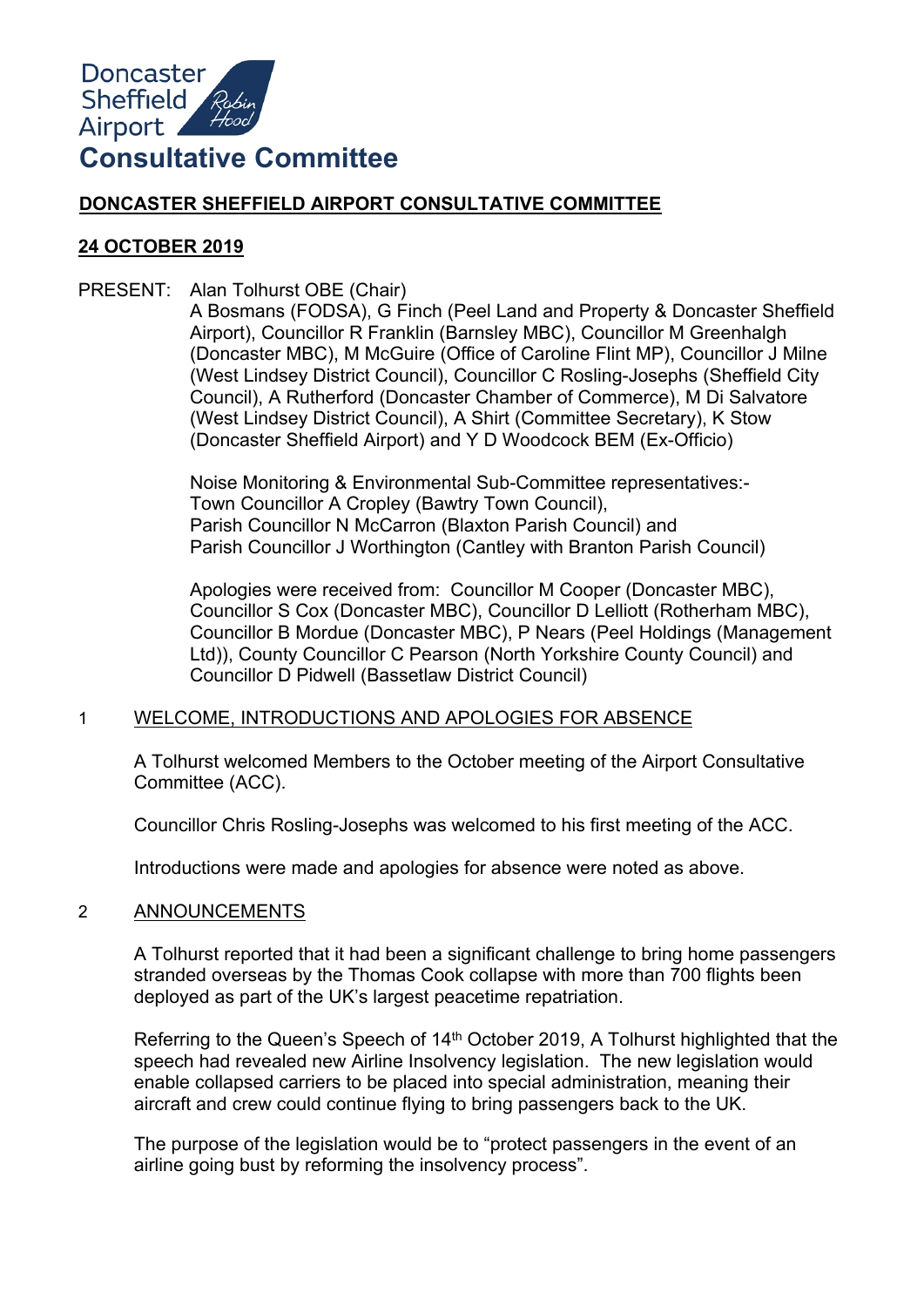The Air Traffic Management and Unmanned Aircraft Bill 2019-20 had also been announced in the Queen's Speech on 14<sup>th</sup> October 2019.

The aviation bill would provide for the effective and efficient management of the UK's airspace and provide greater enforcement powers to better enable the police to effectively tackle unlawful use of unmanned aircraft.

The Civil Aviation Authority's (CAA) new decision making process for Planned and Permanent Redistribution (PPR) of air traffic proposals were due to be implemented on 1<sup>st</sup> November 2019. However, due to the liquidation of Thomas Cook, and the unprecedented scale of the repatriation programme to return its passengers to the UK, the CAA had agreed with the Government to postpone this by three months, until 1<sup>st</sup> February 2020.

In relation to the local Airspace Changes at DSA, A Tolhurst stated that he would seek confirmation if this would delay implementation of DSA's Airspace Change proposals.

Post meeting note from Rich O'Gorman, Principal ATM Consultant, Cyrrus Ltd - The announcement has no bearing on DSA's Airspace Change Proposals and will not delay the implementation. A decision is expected by the end of November 2019 and implementation via AIRAC 03/2020 (27 February 2020).

It had been announced that Flybe would be rebranded as 'Virgin Connect', following its acquisition by a Virgin Atlantic-led consortium from 2020 onwards.

## 3 MINUTES OF THE MEETING HELD ON 11TH JULY 2019

RESOLVED – That the minutes of the ACC meeting held on  $11<sup>th</sup>$  July 2019 be agreed as a correct record.

### 4 MATTERS/ACTIONS ARISING

i) Quarterly Newsletter

K Stow reported that she had considered Members' request for a quarterly newsletter to be produced. It was explained that, due to limited resources, the most effective method of receiving communications from DSA would be for individuals to sign-up to receive DSA's newsletter.

Members were advised that individuals could sign-up to receive the newsletter via the Fly DSA website at <http://flydsa.co.uk/get-in-touch/newsletter-signup/>

K Stow added that it was DSA's intention to produce an annual Corporate Social Responsibility Report, which was a further method of disseminating information in the local community.

Members were advised that Gareth Finch would be attending future meetings of the ACC to help answer Members' questions and improve communications with regard to the portfolio of Peel Land and Property.

It was agreed that options for "keeping Members up to date" would be discussed at a future ACC meeting.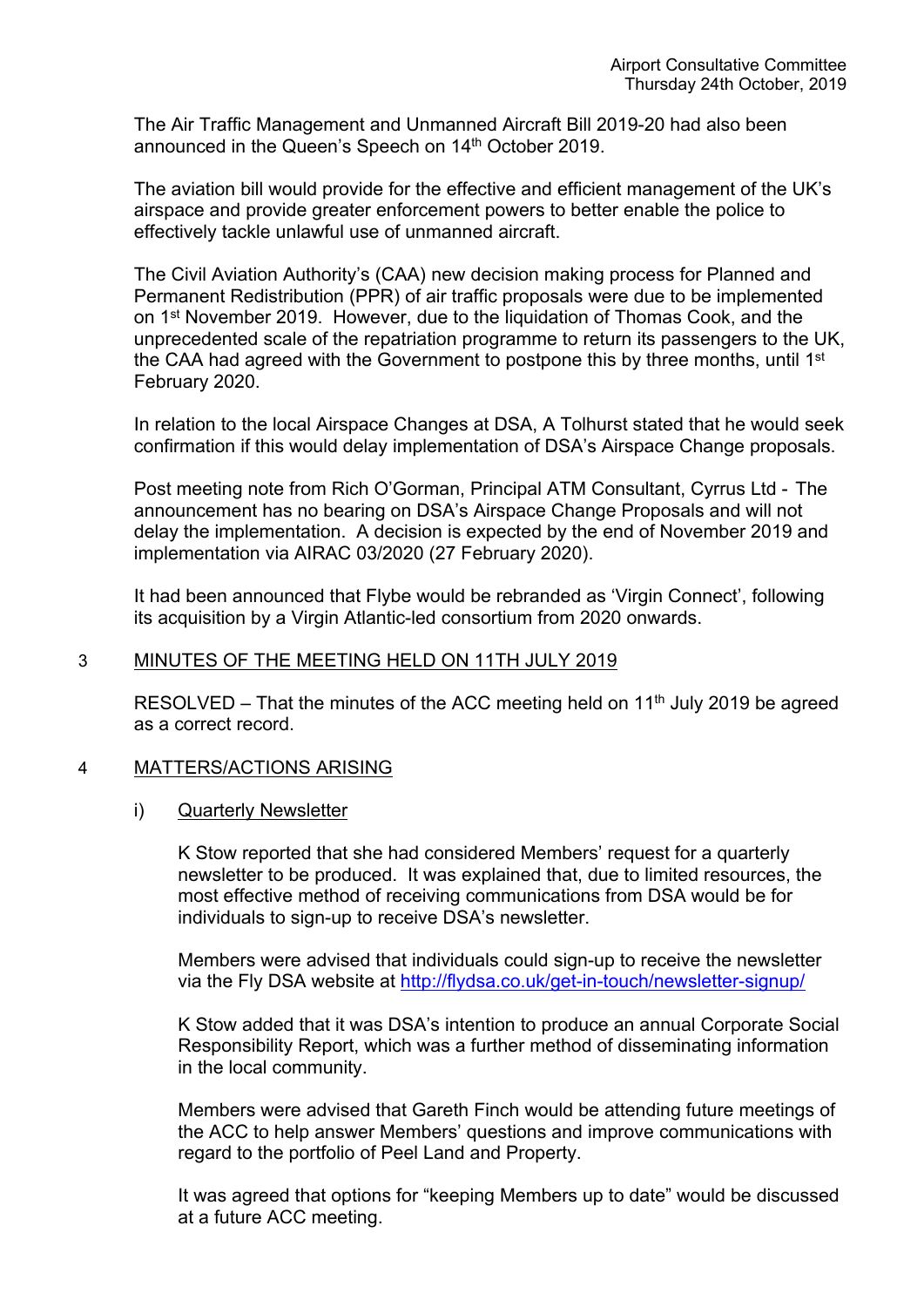## ii) Air Transport Forum

A Tolhurst reported that he had previously made a request for the Air Transport Forum to be resurrected. He asked if an update could be provided.

K Stow acknowledged the request. She added that the Airport's Surface Access Strategy required a re-fresh.

The airport would look to re-establish the Air Transport Forum when a new Environment and Sustainability Manager had been appointed.

### iii) Passengers and Taxis Parking on Estate Roads in Auckley

K Stow advised the Committee that the on-site enforcement company could not make routine visits around the local estate roads in Auckley to deter passengers and taxis from using the estate roads as a car park. This was due to the land not being owned by Peel.

Members' were advised that an express drop-off, pick-up car parking option was available at DSA, which allowed people to park outside the terminal from £3.00 for up to 15 minutes.

A Tolhurst suggested that if residents' had any further concerns regarding car parking on local estate roads, then this should be raised with their local ward councillors.

### iv) Damage to Airport's Perimeter Fencing

Parish Councillor NcCarron advised that the breaks in the airport's perimeter fencing had not been resolved. **ACTION: K Stow and G Finch to arrange for K Moran to visit the site with Parish Councillor McCarron.** 

### v) Schedule of Training Flights

Parish Councillor McCarron referred to a discussion at a previous Noise Monitoring and Environmental Sub-Committee in relation to the schedule of training flights which had previously been produced and circulated to local Town and Parish Councils. She asked if an update could be provided in respect of the decision which had been made.

A Tolhurst reported that the schedule had previously been generated on potential booking enquires rather than actual confirmations, which were subject to a number of different variables.

Following discussion at the Noise Monitoring and Environmental Sub-Committee, Members had agreed that there was limited value in publishing the schedule due to local residents already knowing what the agreed policy is with regard to training flights.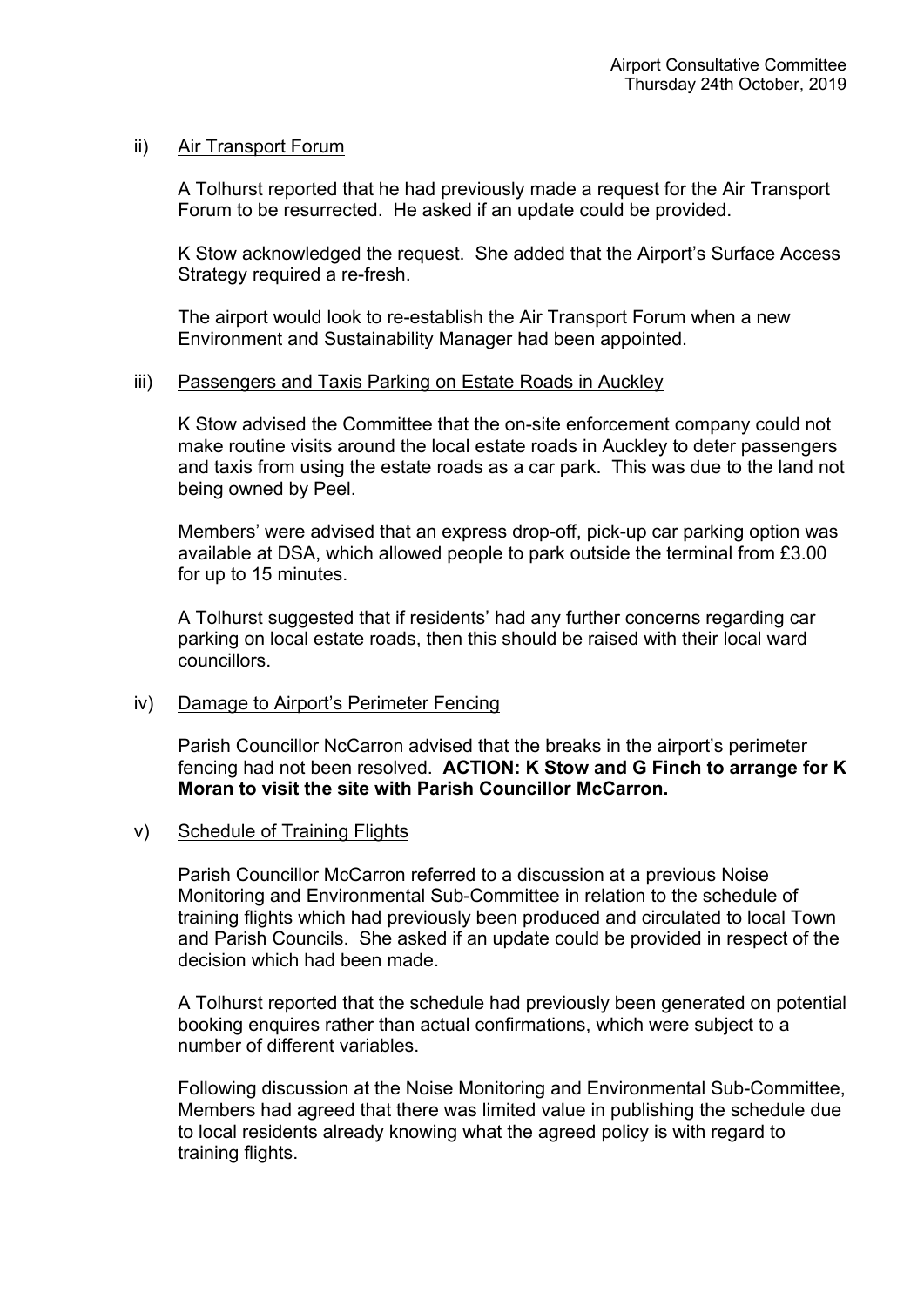### 5 MEMBERSHIP UPDATE

RESOLVED – That Members noted the following changes of membership on the Airport Consultative Committee:-

- i) Sheffield City Council had appointed Councillor Chris Rosling-Josephs (in place of ex Councillor Ian Saunders).
- ii) Nottinghamshire County Council had appointed Councillor Andrew Brown (in place of Councillor Mike Quigley MBE).

## 6 UPDATE ON THE REVISED AIRPORT MASTERPLAN

Members were reminded that the Airport Vision and Masterplan outlined expected growth at the airport over the next twenty years.

A key component of the Vision was the addition of an airport rail station connected to the East Coast Mainline, which would significantly enhance surface access to the airport.

K Stow and G Finch provided Members with a confidential update on the work currently taking place with key partners (Doncaster MBC, Sheffield City Region Local Enterprise Partnership, Network Rail and Transport for the North) to progress delivery of a new station at the airport.

Councillor Rosling-Josephs commented that, Sheffield residents had voiced that they wanted rail connectivity from Sheffield to DSA.

K Stow stated that a Sheffield City Council transport representative was currently not represented on the Board of key partners.

Councillor Rosling-Josephs asked that a request be sent to Sheffield City Council by the airport to nominate a representative.

M Di Salvatore asked if the Vison Plan could be shared in order for her to understand the economic benefits for West Lindsey.

It was agreed that a meeting be arranged with K Stow and M Di Salvatore outside of today's meeting.

G Finch provided Members with an overview of the work currently being carried out by Peel Land and Property in respect of progressing several of the key aspirations set out in the Airport Masterplan.

The following key points were noted:

- $\triangleright$  Consent for the development of a 6,000 ft. of light industrial premises had recently been approved.
- $\triangleright$  A plot of land had also been purchased for the development of a hotel.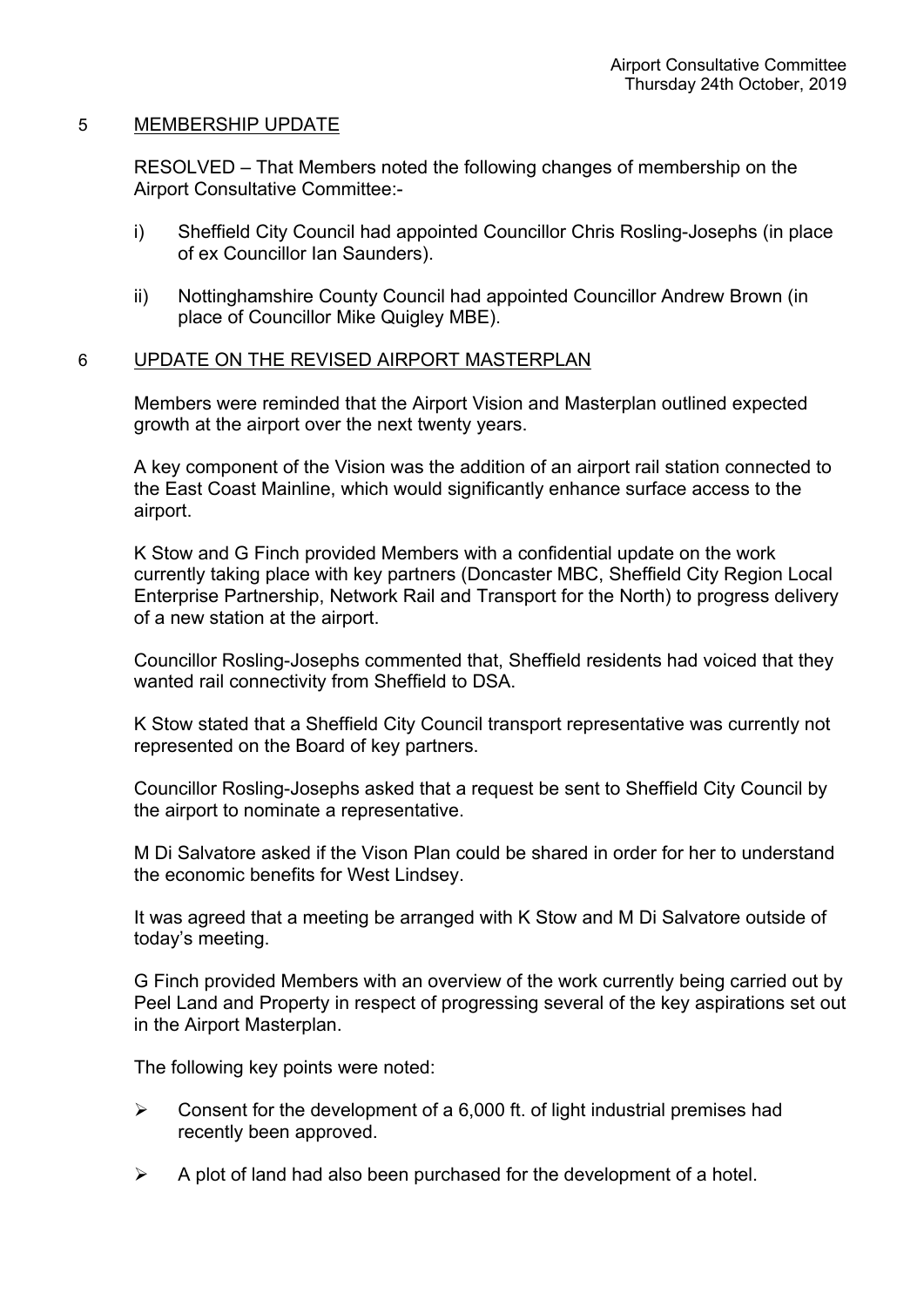- $\triangleright$  A planning application would shortly be submitted to Doncaster MBC to develop two plots of land for airport car parking.
- $\triangleright$  The development of the Community Sports Facility at Hayfield Green was currently taking place. The site contractor was scheduled to leave the site in November with final completion scheduled for Spring 2020.

Y Woodcock asked if there would be any additional schools built in the proposed residential area.

G Finch replied that an area had identified within the residential area for primary school provision.

RESOLVED – That the updates be noted.

## 7 AIRPORT ACTIVITIES UPDATE REPORT

K Stow provided the Committee with a verbal update on Airport activities.

The following key points were noted:-

 $\triangleright$  TUI had announced that they would be further expanding their operations at DSA by adding an extra aircraft to its base at the airport, starting flying in summer 2020.

Two new routes, Fuerteventura and Heraklion would be added on top of the recently announced services to Mexico and Girona, along with additional days of operation to ten destinations including Ibiza, Larnaca, Reus, Malaga, Lanzarote, Turkey, Mallorca, Tenerife and Zante, bringing the total number of destinations offered by TUI to 31 destinations from DSA.

The new aircraft was expected to deliver an additional 136,000 extra seats to DSA, taking TUI to four aircrafts based at the airport.

 $\triangleright$  There were no current plans for Flybe or Virgin Connect to continue flying from DSA.

DSA were disappointed that they would be losing the Belfast and Amsterdam services, which would be difficult for the airport to replace.

 $\triangleright$  In the current financial year (2019/20), DSA were expecting over 1.4m passengers to travel through DSA, representing its busiest year. In the 2020/21 financial year, DSA were anticipating passenger growth in a very difficult economic sector.

A Bosmans commented that he welcomed TUI's recent announcement. He queried if there was capacity and human resource within the terminal building to be able to process additional passengers. He stated that passengers' had already stated that there had often been long queues at check-in and at the arrivals immigration area.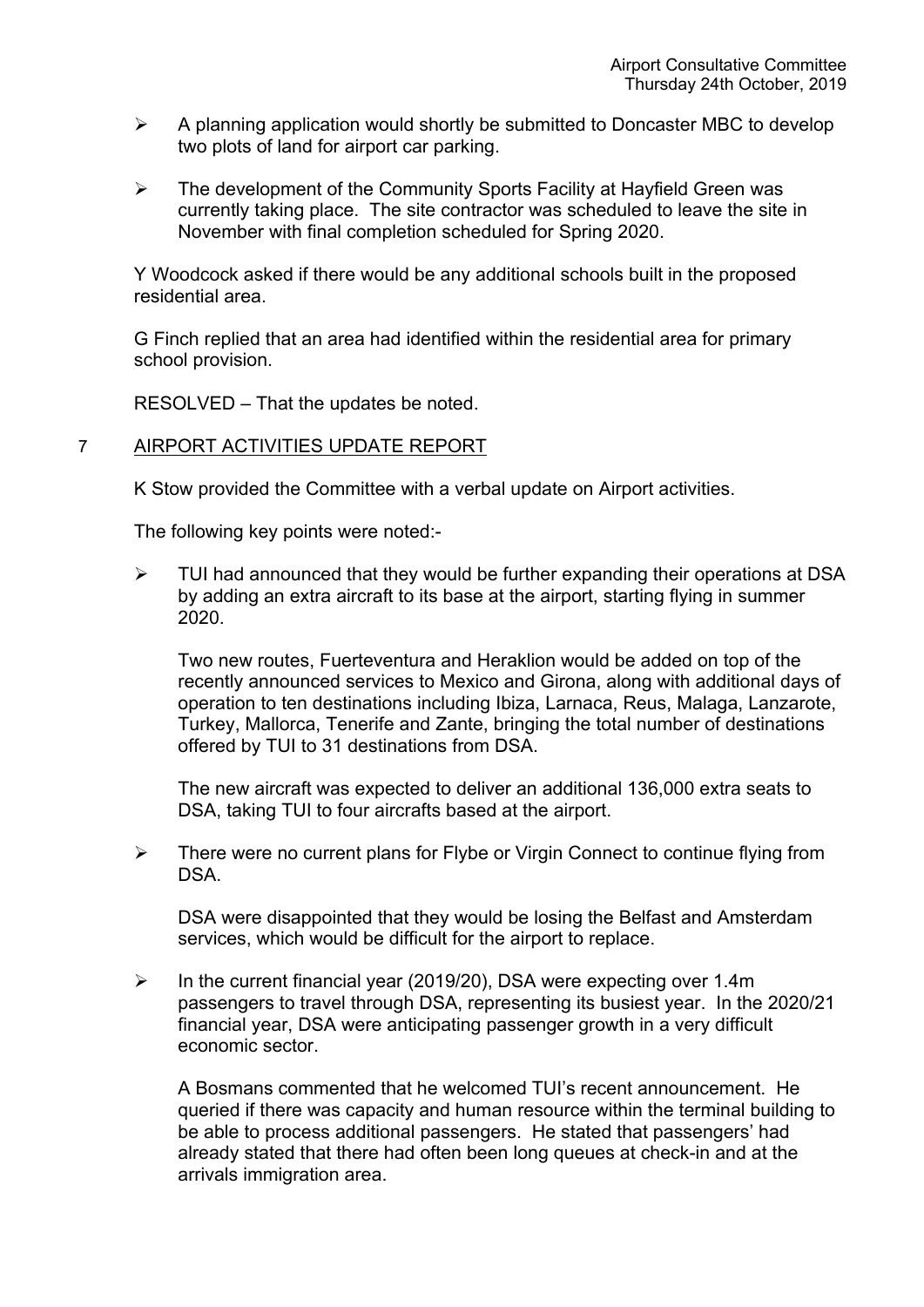In response, K Stow stated that the terminal building could accommodate 2.8m passengers. It was noted that a five year business plan was currently been developed to take account of expansion in the terminal building which included the expansion of the immigration area.

As part of TUI's Service Level Agreement (SLA) with the airport the issue regarding the provision of check-in agents would be resolved. Furthermore, as part of the terminal building's expansion, the airport would look to invest in automatic bag drop technology.

Councillor McCarron asked if Wizz Air would be basing two new aircrafts at DSA.

K Stow stated that Wizz Air was one of two most likely carriers to grow at DSA in future years. It was confirmed that no announcement from Wizz Air was expected this year, until Brexit had been announced and the company had considered all the potential implications.

## 8 UPDATE ON THE HERITAGE MEMORIAL PROJECT

A Tolhurst provided Members with an overview of the work being carried out by the Heritage Memorial Project Sub-Group to develop a timeline of critical development points in the development of the airport site.

It was proposed that the timeline would be located in the terminal building and be in place by the end of March 2020.

RESOLVED – That the update be noted.

## 9 DRAFT MINUTES OF THE NOISE MONITORING AND ENVIRONMENTAL SUB-COMMITTEE HELD ON 19TH SEPTEMBER 2019

RESOLVED – That the draft minutes of the Noise Monitoring and Environmental Sub-Committee held on 19th September 2019 be noted.

### 10 SCHEDULE OF 2020 MEETING DATES

RESOLVED – That future meetings of the Airport Consultative Committee be held on:-

Thursday 30th January 2020 (AGM and Ordinary) Thursday 23rd April 2020 Thursday 16<sup>th</sup> July 2020 Thursday 15<sup>th</sup> October 2020

All meetings will commence at 10:00 am, in the Ambition Meeting Room, Heyford House, Doncaster Sheffield Airport, unless stated otherwise.

## 11 ANY OTHER BUSINESS

i) Official Opening of the new Community Sports Facility at Hayfield Green

Y Woodcock asked if she could receive an invite to the official opening of the new community sports facility.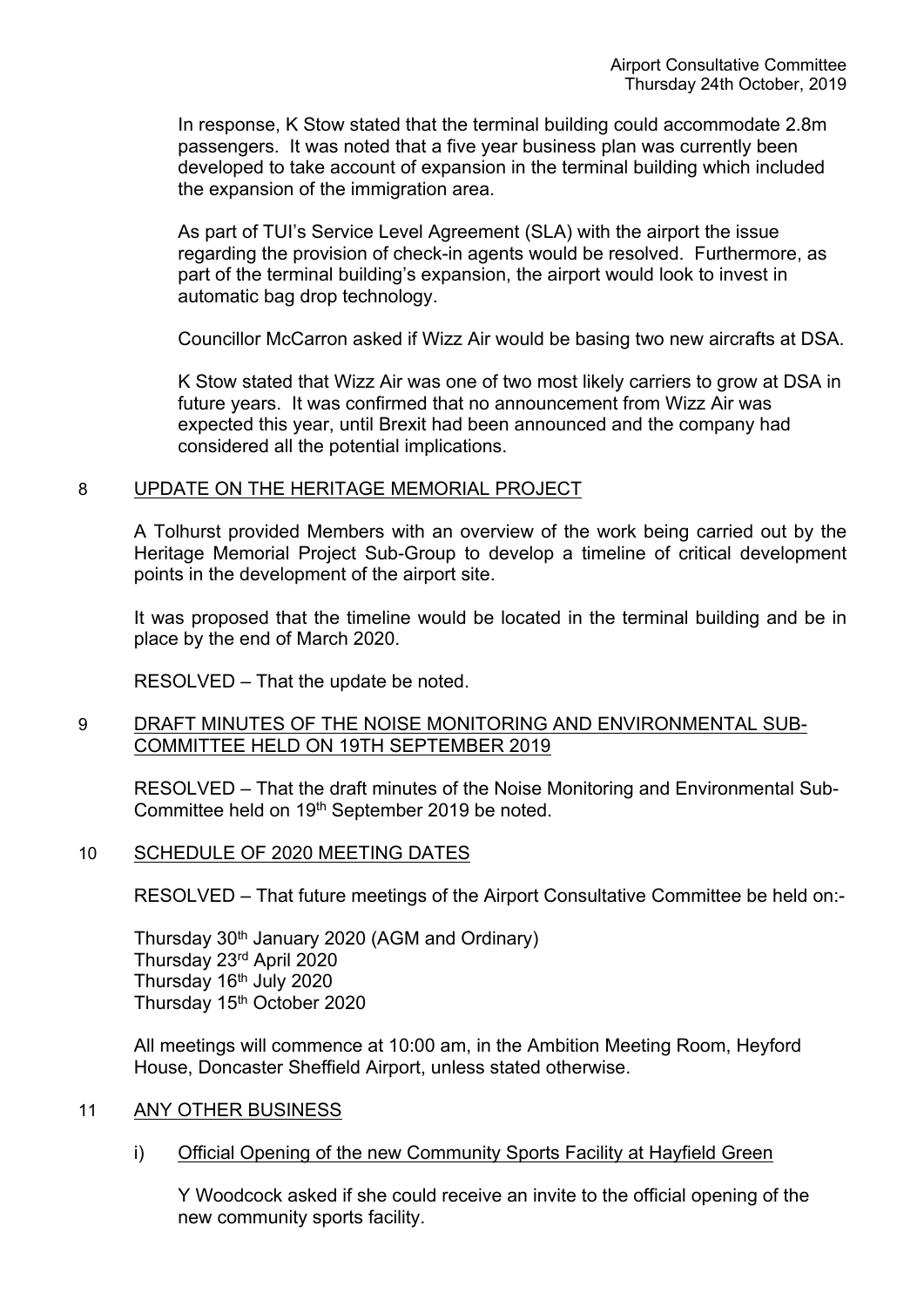Following discussion, Members' recommended that Auckley Parish Council be invited to produce a note setting out proposed attendance at the official opening and any other special requests.

K Stow requested that the recommendations from Auckley Parish Council be submitted to herself and G Finch by 10 November 2019. These would then be forwarded onto Delyse Bailey at Peel Land and Property.

#### ii) Holy Family Catholic Church, Finningley

G Finch informed Members that Peel Land and Property had responded to a number of requests from various groups regarding the on-going sale of the above property, which was no longer considered to be a Peel asset.

It was noted that the property had been sold to a recruitment firm, with the sale expected to be completed by the end of November 2019.

### iii) Airport's Bright Futures School Engagement Programme

A Rutherford asked if Opportunity Doncaster had been involved in the Airport's Bright Futures School Engagement programme.

K Stow reported that the airport had received a number of requests to attend skills events, but had not been involved in Opportunity Doncaster.

#### iv) Flooding at the Junction of Hayfield Lane

Parish Councillor McCarron asked if the airport had been made aware of the recent flooding at the junction of Hayfield Lane.

G Finch reported that he was aware of this problem and was currently making enquires with Doncaster MBC to resolve the issue.

#### v) Airport Ambassadors

A Bosmans reported that he had received an invite from the Director of Bournemouth Airport to visit the Airport to discuss the role carried out by Airport Ambassadors.

He reported that, following the visit, there were a number of ideas which could be implemented at DSA with virtually no cost, to enhance the overall passenger experience at DSA.

### vi) RAF Finningley Station Flag

On behalf of the FODSA historian, A Bosmans queried if anyone knew the whereabouts of RAF Finningley's Station Flag. He understood that the RAF wished to reclaim the flag.

A Tolhurst suggested that FODSA contact Wing Commander Mike Butler, who may be able to provide clarity.